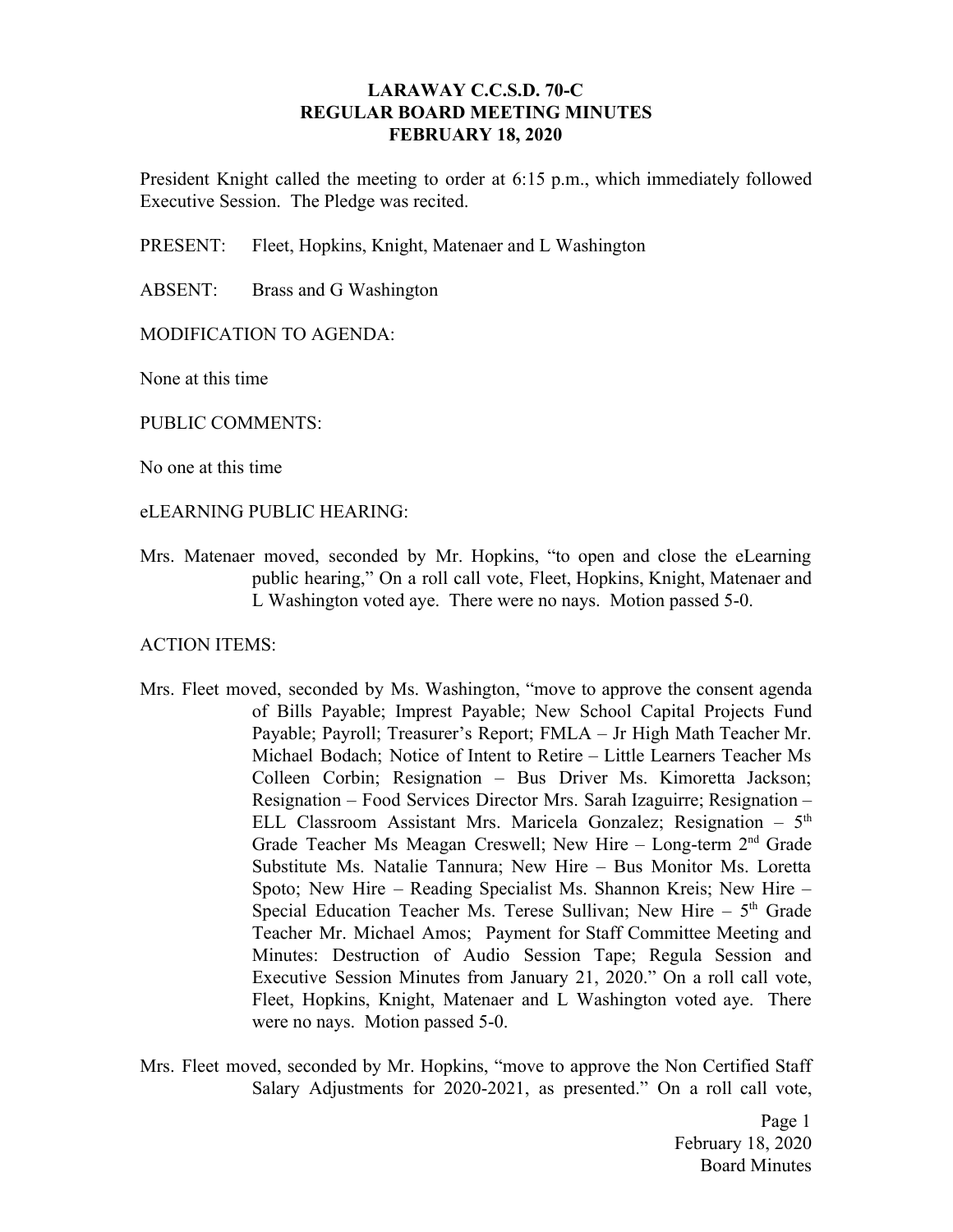Fleet, Hopkins, Knight, Matenaer and L Washington voted aye. There were no nays. Motion passed 5-0.

- Mrs. Fleet moved, seconded by Mrs. Matenaer, "move to approve the Superintendent's Evaluation, as presented." On a roll call vote, Fleet, Hopkins, Knight, Matenaer and L Washington voted aye. There were no nays. Motion passed 5-0.
- Mrs. Fleet moved, seconded by Mrs. Matenaer, "move to approve the contract with R&G, according to the terms presented." On a roll call vote, Fleet, Hopkins, Knight, Matenaer and L Washington voted aye. There were no nays. Motion passed 5-0.
- Mrs. Fleet moved, seconded by Mrs. Matenaer, "move to adopt the resolution to utilize the revised e-learning programming in lieu of the district's scheduled emergency days, according to the terms presented." On a roll call vote, Fleet, Hopkins, Knight, Matenaer and L Washington voted aye. There were no nays. Motion passed 5-0.
- Mrs. Fleet moved, seconded by Mrs. Matenaer, "move to adopt the Memorandum of Understanding for Appeal from Unsatisfactory Rating, according to the terms presented." On a roll call vote, Fleet, Hopkins, Knight, Matenaer and L Washington voted aye. There were no nays. Motion passed 5-0.

BUILDING ADMINISTRATION REPORTS:

Nothing at this time.

SUPERINTENDENT'S REPORT:

- A. Date change for March and April BOE Meetings Each meeting will be the 2<sup>nd</sup> Tuesday of the month
- B. 2020-2021 Proposed School Calendar
- C. Principal Contract
- D. Assistant Principal Contract
- E. Post Issuance Tax Compliance Report
- F. Statement of Economic Interest Filing Information
- G. FOIA Illinois Retired Teachers Association
- H. FOIA Iris Martinez Parent Foundation
- I. FOIA NBC  $5$
- J. FOIA AFSCME 31

## REPORTS/DISCUSSIONS:

Nothing at this time.

Page 2 February 18, 2020 Board Minutes